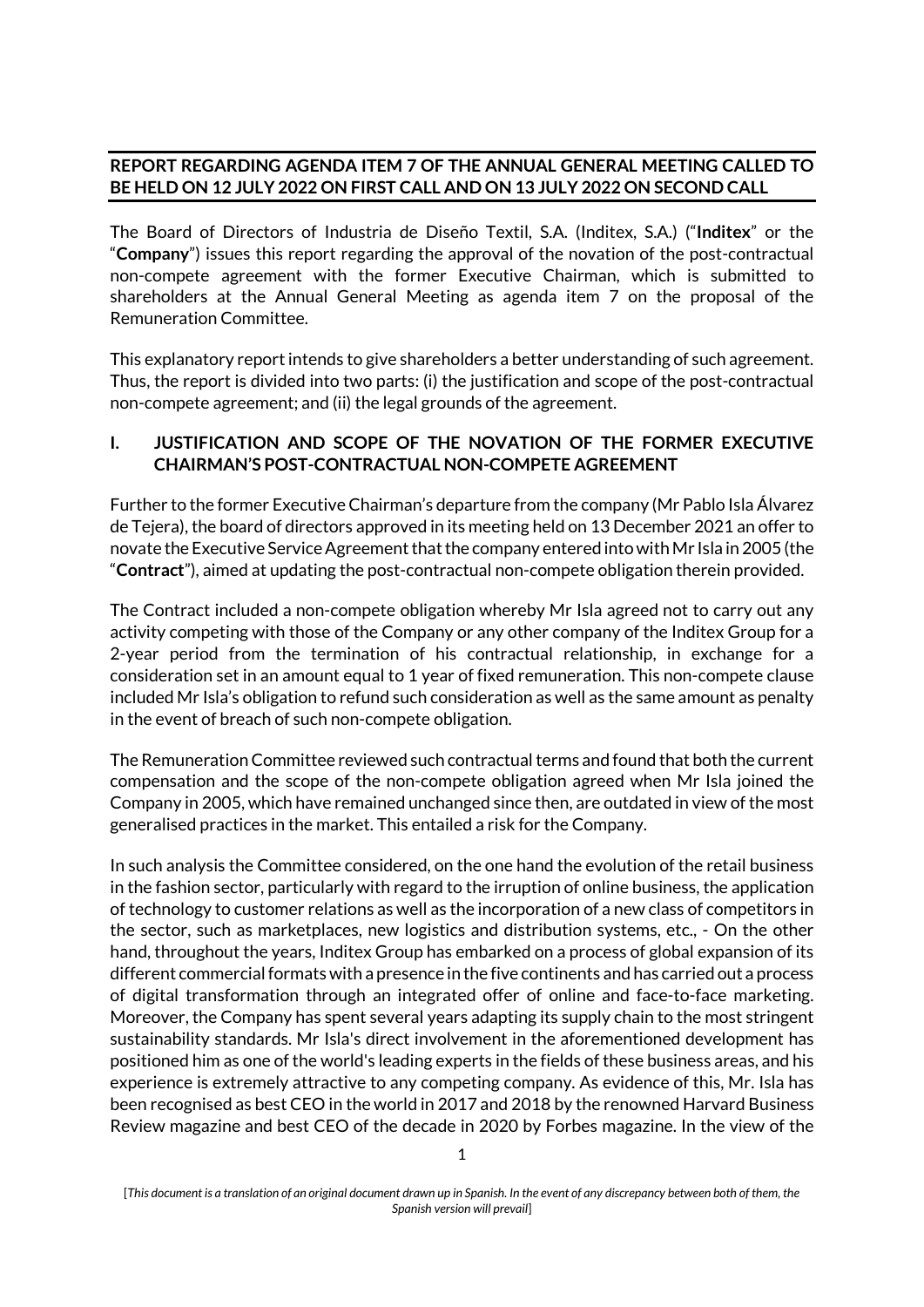Remuneration Committee, if the contractual conditions initially agreed in this respect remain unchanged, a serious strategic risk for the Company will ensue.

Consequently, the Committee considered in the best interest of the Company, to toughen up the terms of the post-contractual non-compete agreement for the purpose of increasing its deterrent effect and better protect the legitimate interests of shareholders.

Within the scope of its duties, the Remuneration Committee has been advised by WTW, an independent consultant in the field of compensation of directors and senior managers, regarding the review of the non-compete agreement, and by law firm Uría Menendez Abogados S.L.P. with regard to the applicable legal issues.

The board of directors resolved in the meeting held on 14 December 2021, on the proposal of the Remuneration Committee, to submit to Mr Isla the offer of Novation of the Contract with the aim of updating the post-contractual non-compete agreement, both in terms of a broader definition of Mr Isla's negative obligation and, commensurately, in respect of the compensation in consideration for this obligation and the multiple applicable to the penalty in the event of breach of such obligation. In particular:

- (a) The scope of the non-compete obligation is more broadly defined, to include within the banned activities those that the Company has deemed appropriate including marketing of the same, similar or supplementary range of products as those marketed by the Inditex Group, through online channels and logistic services;
- (b) Mr Isla's compensation for his extended non-compete obligation is increased to an amount equal to two (2) years of his aggregate remuneration, calculated on the basis of the fixed remuneration, the annual variable remuneration and the long-term variable remuneration in annualized terms, in accordance with the latest long-term incentive approved, both of them at target level.

It should be noted that such compensation and the severance pay combined should never be in excess of an amount equal to Mr Isla's maximum aggregate remuneration for two (2) years.

(c) The penalty applicable, together with the refund of the compensation should Mr Isla fail to entirely comply with the non-compete agreement is increased to twice the amount of the compensation received.

The foregoing is understood as "**Novation of the Contract**".

Consequently, the aggregate amount to be paid by the Company in consideration of his postcontractual non-compete obligation amounts to nineteen million seven hundred forty thousand euro (€19,740,000.00) out of which: a) he was paid the sum of three million two hundred fifty thousand euro (€3,250,000.00) within fifteen (15) days of the termination of his contract, i.e. between 1 and 15 April 2022; and b) the remaining amount, i.e., sixteen million four hundred ninety thousand euro (€16,490,000.00) will be paid within fifteen (15) days of the date of the

<sup>[</sup>*This document is a translation of an original document drawn up in Spanish. In the event of any discrepancy between both of them, the Spanish version will prevail*]